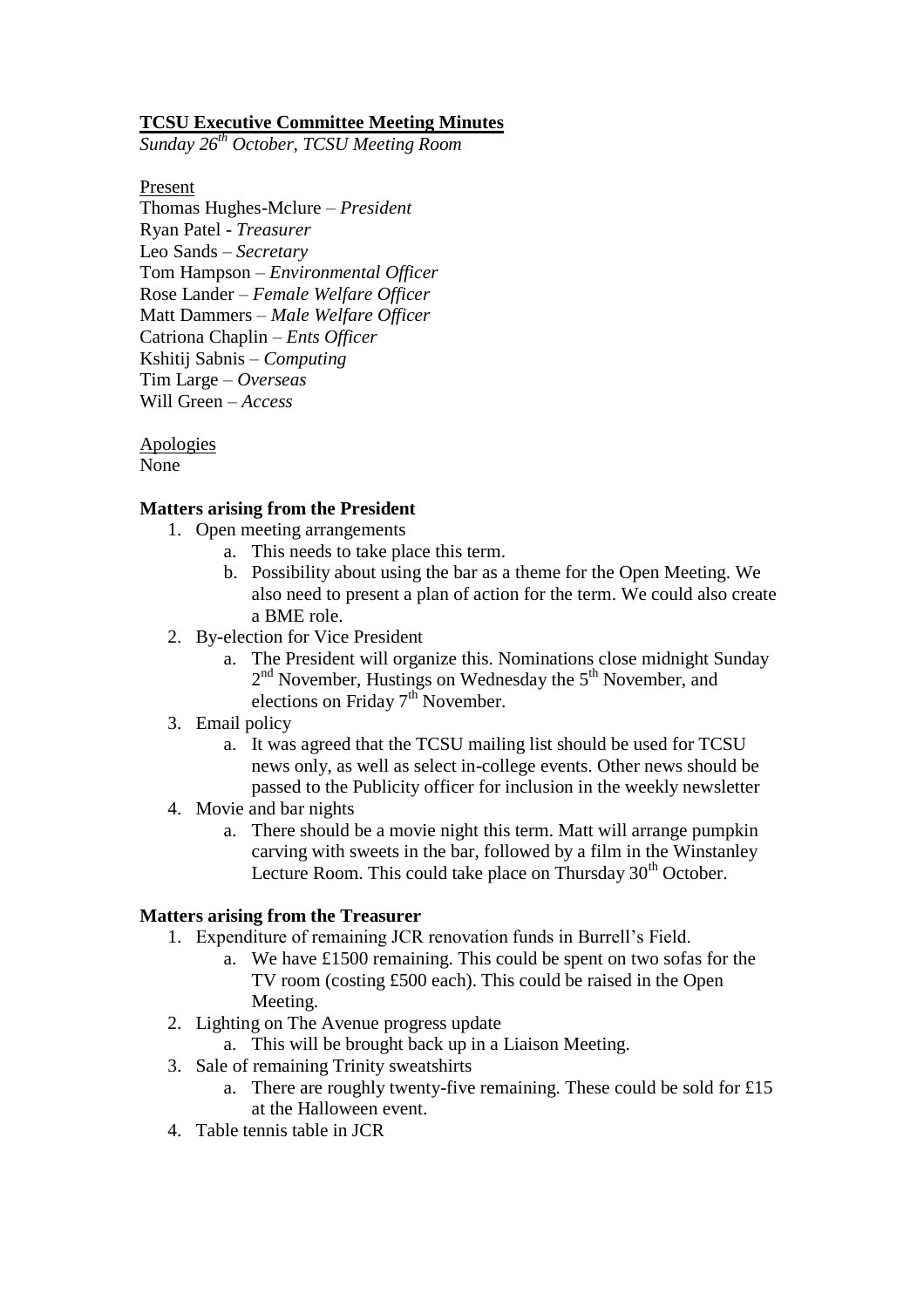- a. There was agreement that the table tennis table has to go. Possibly to be donated to a homeless shelter (across Parker's Piece) or to a local primary school.
- b. Cornelius will get in contact with the Works Department to see if they'd be able to transport the table tennis table.
- 5. PS4 missing controllers.
	- a. It was established that at the end of Easter Term all four controllers were in the closet, and that at the beginning of term only two remained. The President will contact the Junior Bursar to access the Salto Lock record.

# **Matters arising from the Junior Steward**

- 1. More trolleys at Porters' Lodge
	- a. We need an additional trolley for Great Court, and also one for Burrell's. Tim will see the Porters about this.
- 2. Change constitution: Committee involvement before Liaison Meetings.
	- a. It was agreed that this isn't something that needs to go into the constitution.
- 3. Accommodation: Vacation Clearance
	- a. We have a licence to occupy only within terms
	- b. The committee feels the charges for using rooms for storage only during the vacation are too high
	- c. It was suggested that the college charge less for when a student is using a room purely for storage, than a student is in residence.
- 4. Matters concerning New Court rooms
	- a. The committee would like any increase in charges for New Court rooms after renovations to be compensated by a reduction in rent elsewhere

## **Matters arising from the Female Welfare Officer**

- 1. Welfare committee/budget
	- a. It arose from the Welfare Committee that Roisin and Rebecca couldn't carry out their jobs as Secretary and Treasurer respectively.
	- b. Ryan Patel will assume the role of Welfare Treasurer
	- c. The role or Welfare committee secretary will be undertaken by Leo Sands
	- d. The committee must decide whether to keep the welfare and TCSU accounts separately, or merge them under one account
	- e. The accounts will be kept separate
	- f. Following consultation with the student body, the Senior Tutor and the Junior Bursar the TCSU would like to merge the accounts
	- g. The TCSU would like one block grant per year, including the welfare budget. The constitution would be changed to mandate a minimum spending (as a percentage of the overall budget) on welfare
- 2. BME Officer
	- a. It was agreed that the students would be consulted on whether this role is necessary
- 3. TCSU Welfare Survey
	- a. There should be a survey to inquire into racial discrimination and the demand for a BME Officer.